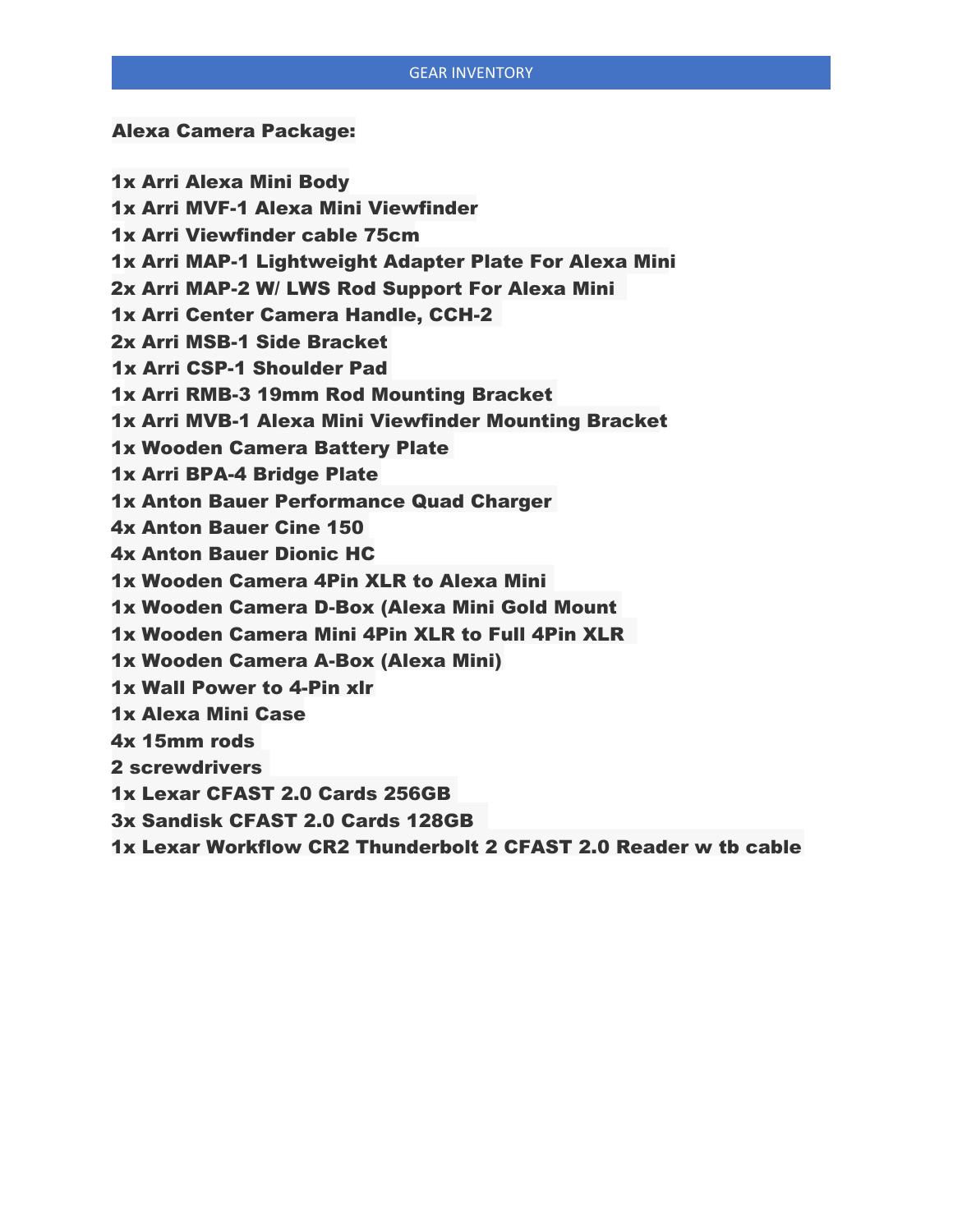Sony FS7 Camera Package 1x FS7 Monitor/EVF Adapter 1x FS7 Side Handle with Shape Remote Handle Extender 1x EF to E Mount Adapter 1x PL to E Mount Adapter 1x Sony BP-U30, 2x Sony BP-U60 1x Sony BP-U Charger/FS7 AC Adapter 4x Lexar 1333X 64GB XDQ Card 1x Sony 128GB XQD G Series Memory Card 1x Reader

Lenses: Fujinon MK18-55mm T2.9 Lens Cine Zoom (E Mount) Canon Cine Prime Lens CN-E 50mm T1.3 L F (EF Mount)

Leica Summicron-C 2.0 18mm, 25mm, 35mm 50mm, 75mm with leica front and rear caps (PL Mount)

Follow Focus:

RTMotion Lens Control System w/Thumbwheel (MK3.1) 1x RTMotion Controller MK3.1 1x RTMotion Motor MK3.1 1x RTMotion Motor Cable 1x RTMotion D-Tap Power Cable 4x Canon LP-E6N Battery 1x RTMotion Receiver 5x Marking disk 1x Canon LP-E6N Charger 1x 19mm to 15mm adapter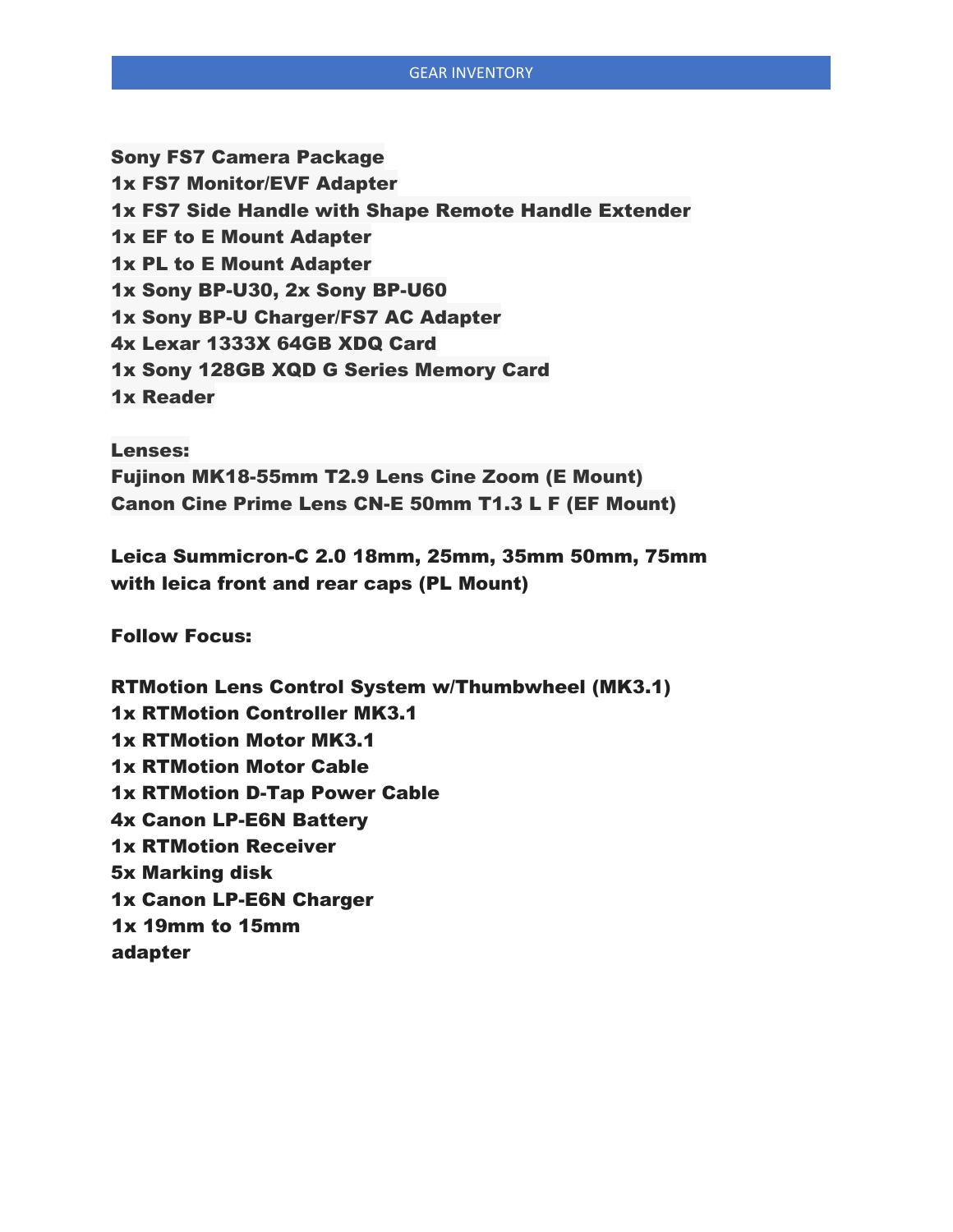Wireless Video:

Teradek Bolt Pro 300 Wireless HD-SDI/HDMI Kit

1x Bolt Pro 300 transmitter 2x Bolt Pro 300 receiver 4x Teradek 2-Pin LEMO to D-Tap Cable (various Legnths) 1x Cameo plate (attached to traded receiver) 1x Cameo V-lock receiver (installed on Cameo plate 2x coiled sdi cables

Matte Box:

1x Bright Tangerine Misfit Atom 2 Stage Matte Box 1x Bright Tangerine Misfit Atom Anti Reflective Filter Tilt Control 1x Bright Tangerine Lightweight Rod Bracket Type 4 - Joins Misfit 114mm Clamp & 15mm LW Rod Bracket Type 3 1x Bright Tangerine 15mm Lightweight Rod Bracket Type 3 - for 15mm Studio Brackets w/ two screws 1x 95mm clip on 1x 114-72mm clip on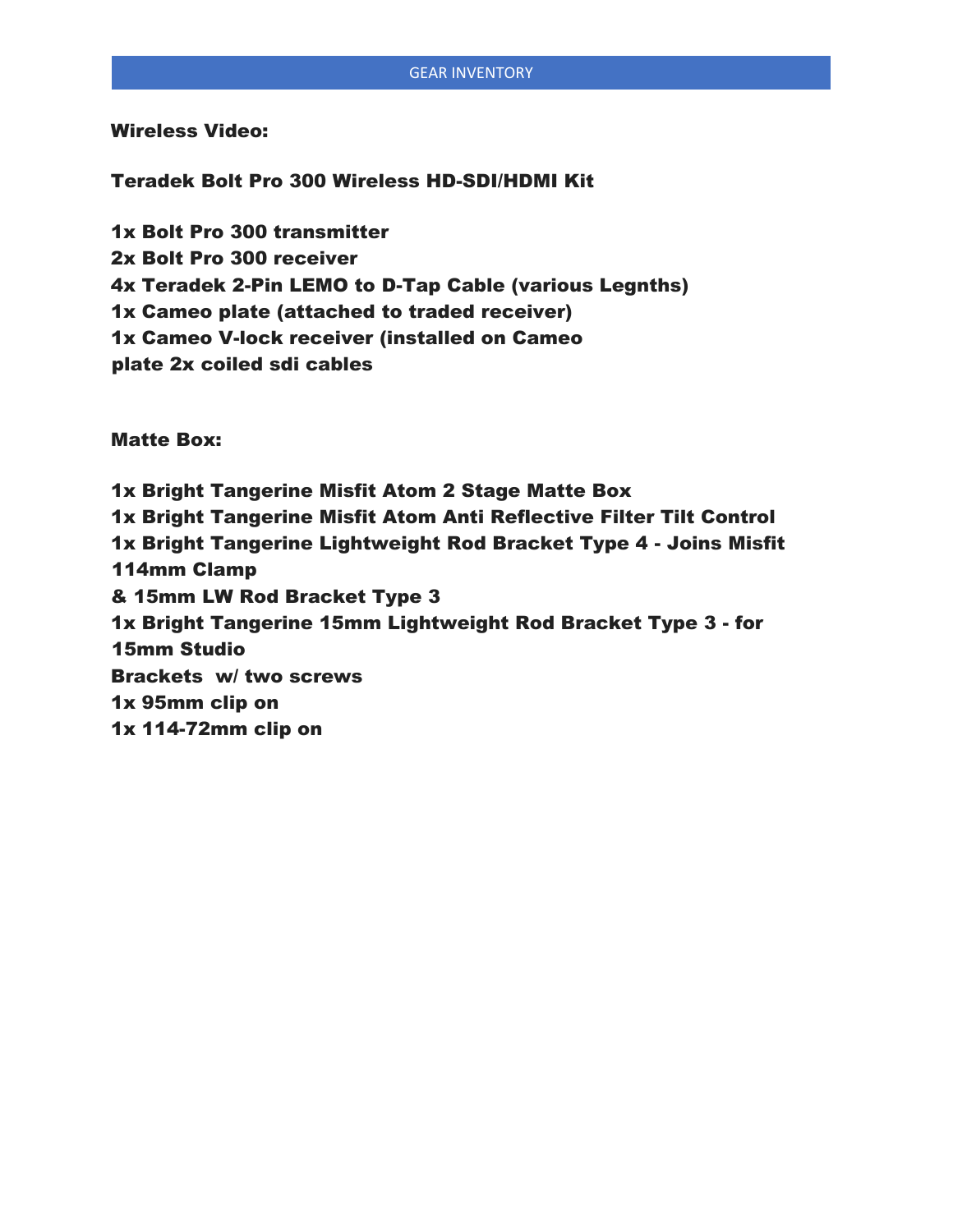# Support:

1 Sachler Ace L Tripod with dolly wheels

1 Vinten Tripod

1x Manfrotto 509HD Pro Head w/ Carbon fiber Legs

1 Konova K7 Slider 31.5" with Motion Control System for Parallax Shots and full automated "Second Shooter" system for interviews

1x Easy Rig Vario 5 includes 1x weight adjustment tool

# Gimbal:

Movi Pro

AKS:

1x Arri FF5 Cine Follow Focus w/ dumb side, crank, and whip 2x Marking disk

1x Ultralight Arm 1x Letus Shoulder Pad 1x Shape Handles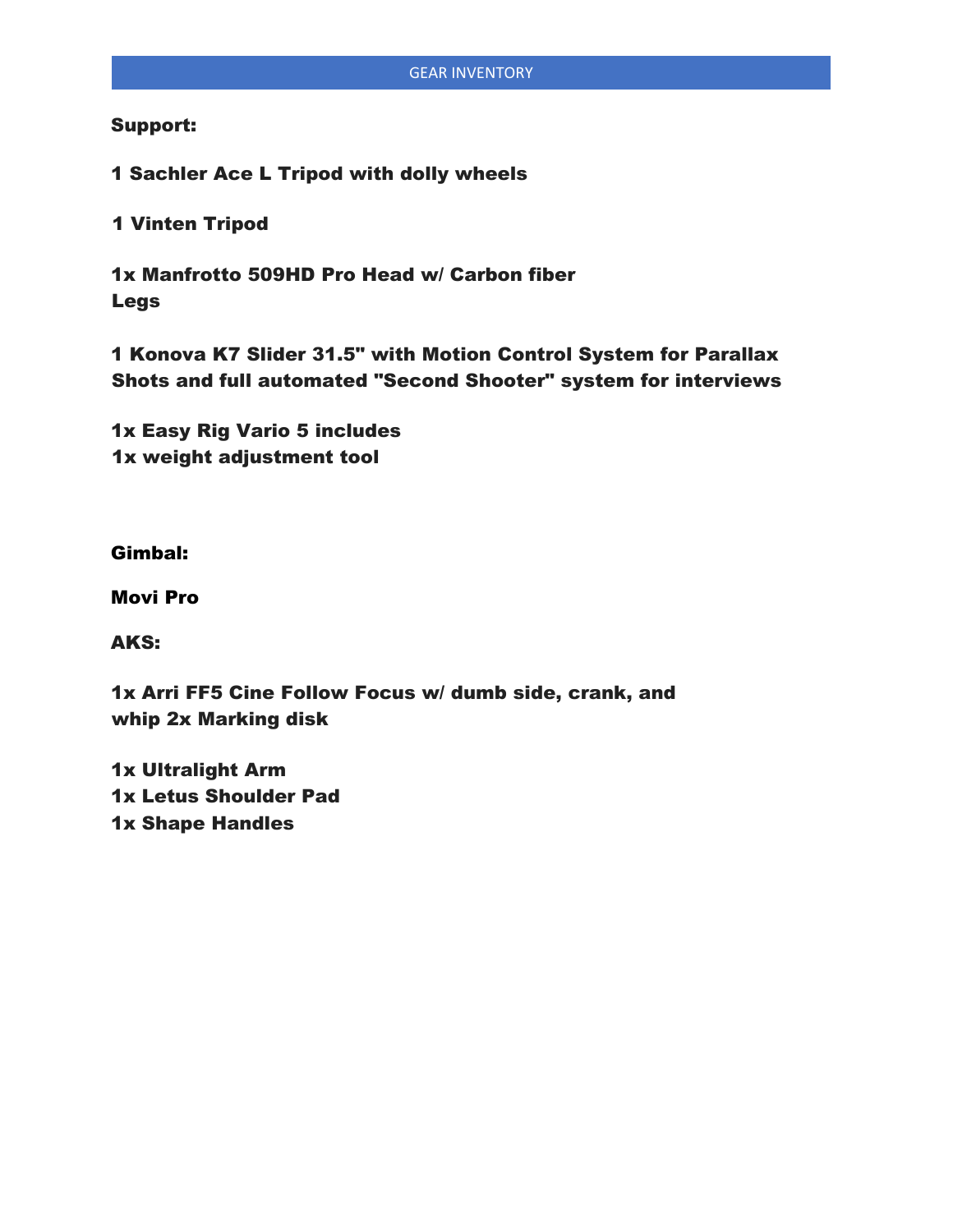# Monitors:

1x Small HD Bright 702 1x carrying case 3x Sony NP-F550 Batteries 1x Sony NP Charger 5x Standard SDI Cables

1x Flanders FSI BM090 Gold Mount 2x Switronix V-mount batteries Hypercore 75 1x IDX Gold Mount to V-Mount Interface 1x Switronix V-Mount Dual Charger

Audio Department:

1 Sennheiser Generation 3 wireless broadcast quality lav kit

1 Sony XM1 Broadcast Quality Shotgun

2 Sony Broadcast Lavs, ECM 55 and ECM 77

1 Zoom H1 Recorder 1 Sennheiser Headphones

1x Rode Video Mic X w/ hot shoe adapter and screw Various XLR cables